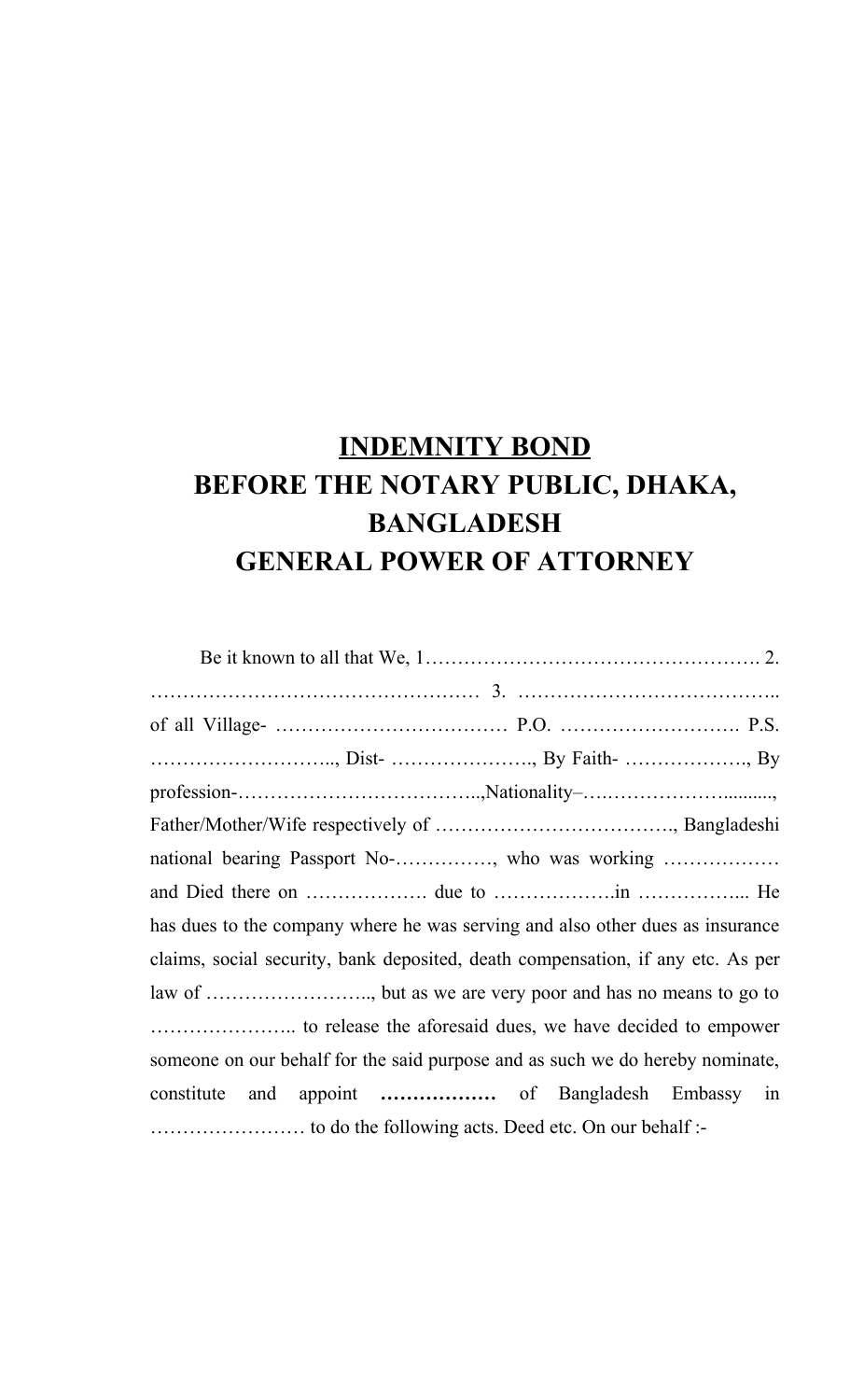Page # 01/02

- (a) To release all Dues remaining with his employer where he served till death.
- (b) To release others dues if any lies with other person, company, Govt. & semi-Govt. organizations, life insurance, social security deposits, bank deposits etc. And to send back to us and has right to receive cash money or cherub from any bank.
- (c) This power of attorney will cancel all the previous authorization in this regard and this will be effective in all affaires in future.
- (d) He will be able to receive cash money or cherub ordered by the High Court of Kuwait that may be either from bank or any other company or ministry.
- (e) To negotiate, compound, compromise and to settle all issues with the employer, and other offices govt. semi-Govt. for releasing of the dues left by the said deceased.
- (f) To file suits cases in the labor Court of any other courts and organizations in Kuwait as per law of Kuwait and for the said purposes, appoint advocates  $\&$ lawyers with full power to appear in the court to file plaints, written statements , swear affidavits and petitions etc. Which would be required for this dues and claims and to do all other things, which would do if we were present.
- (g) To sign all necessary deed and documents in our favor as our attorney and all other lawful works in the above concern and the above attorney has the right to authorize others for the above purpose.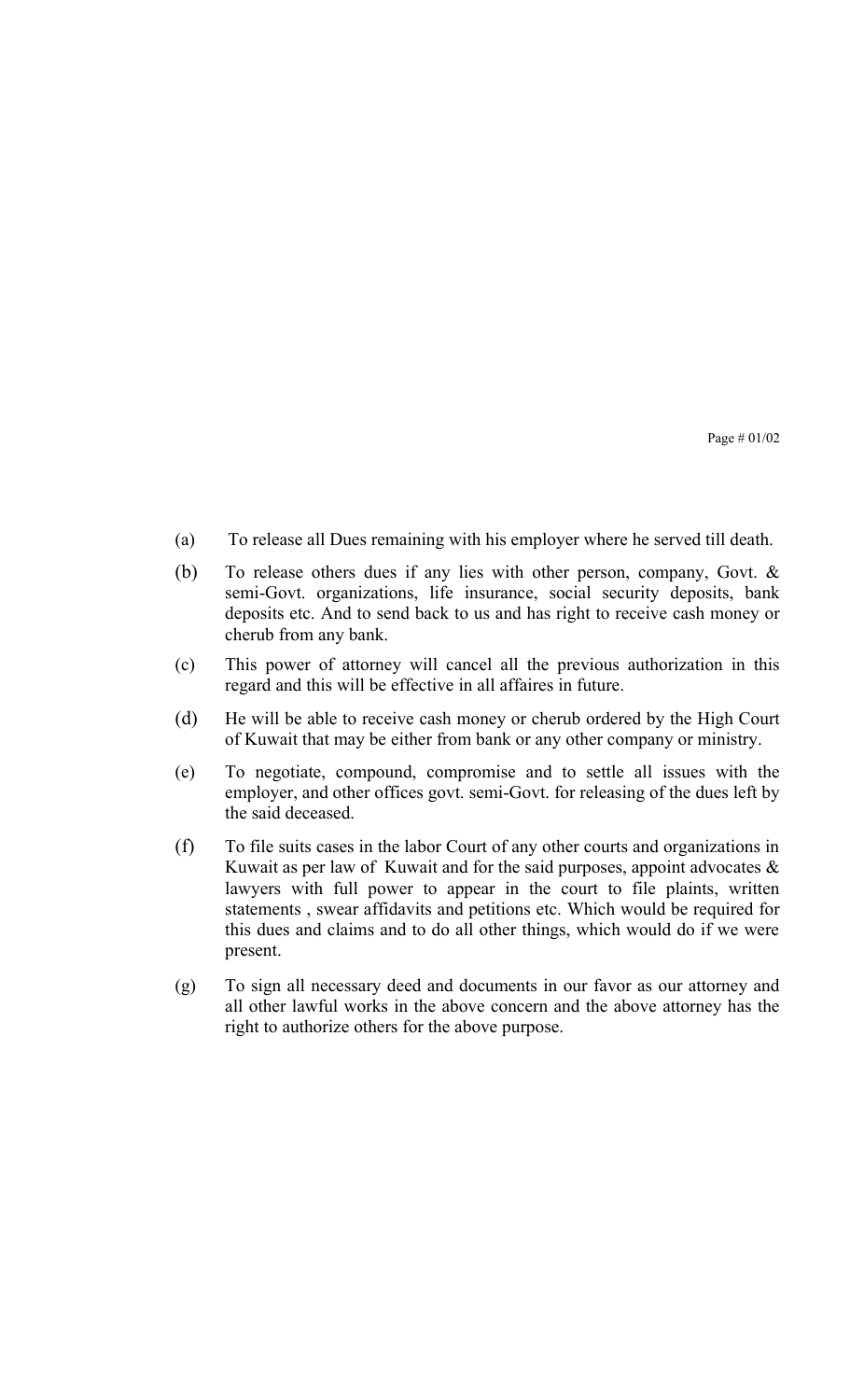Page # 02/03

In Witness here of we have signed this deed.

#### **Witness**

| ി |  |
|---|--|

Signature of Executing Persons.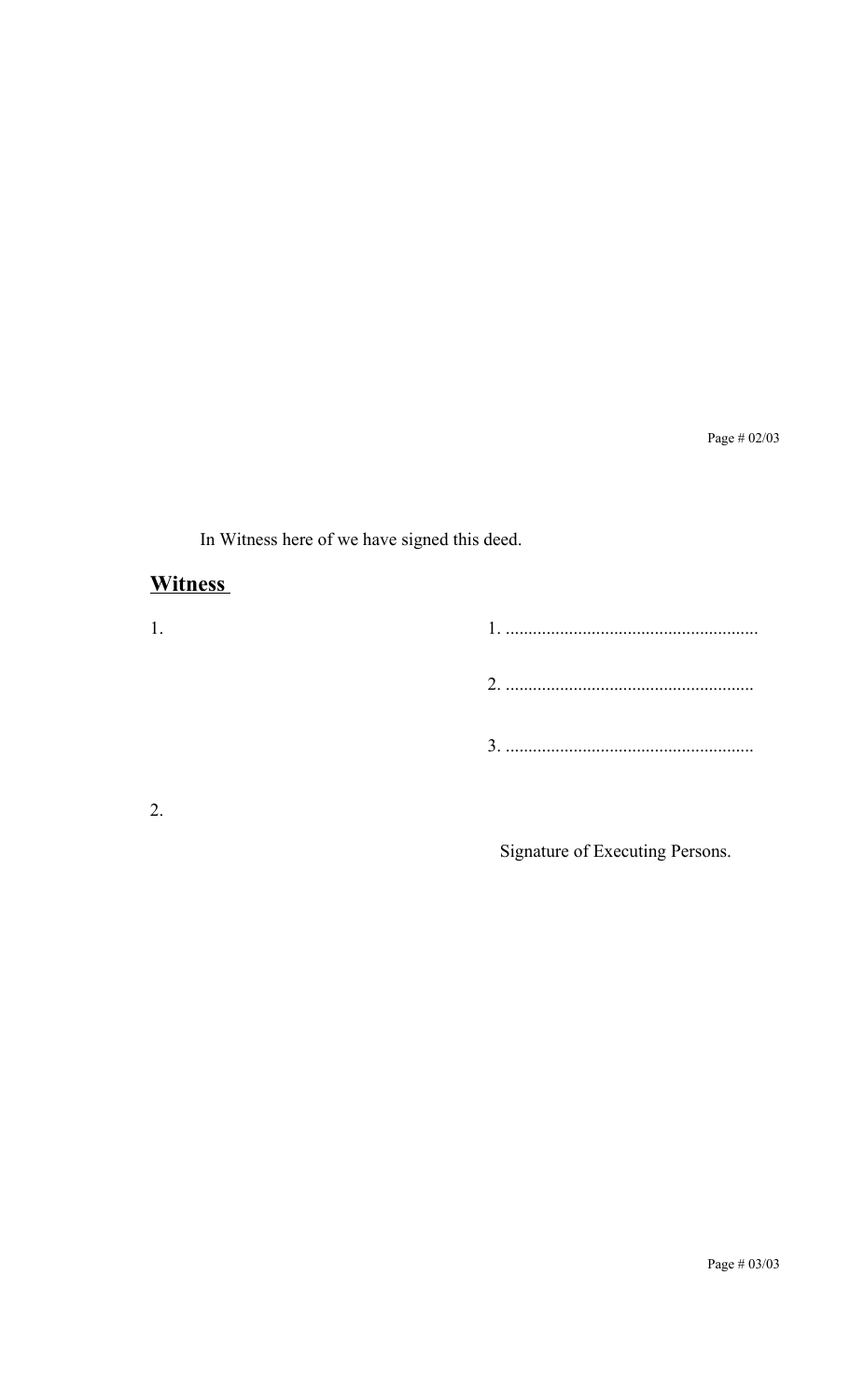# **BEFORE THE NOTARY PUBLIC, DHAKA, BANGLADESH**

#### **LEGAL HERSHIP CERTIFICATE THROUGH AN AFFIDAVIT**

|  | (Wife of $\dots\dots\dots\dots\dots\dots\dots\dots$ ) of all Village- $\dots\dots\dots\dots\dots\dots$ , P.O. |  |  |
|--|---------------------------------------------------------------------------------------------------------------|--|--|
|  |                                                                                                               |  |  |
|  |                                                                                                               |  |  |
|  | Birth do here by solemnly affirm $\&$ declare as follows :-                                                   |  |  |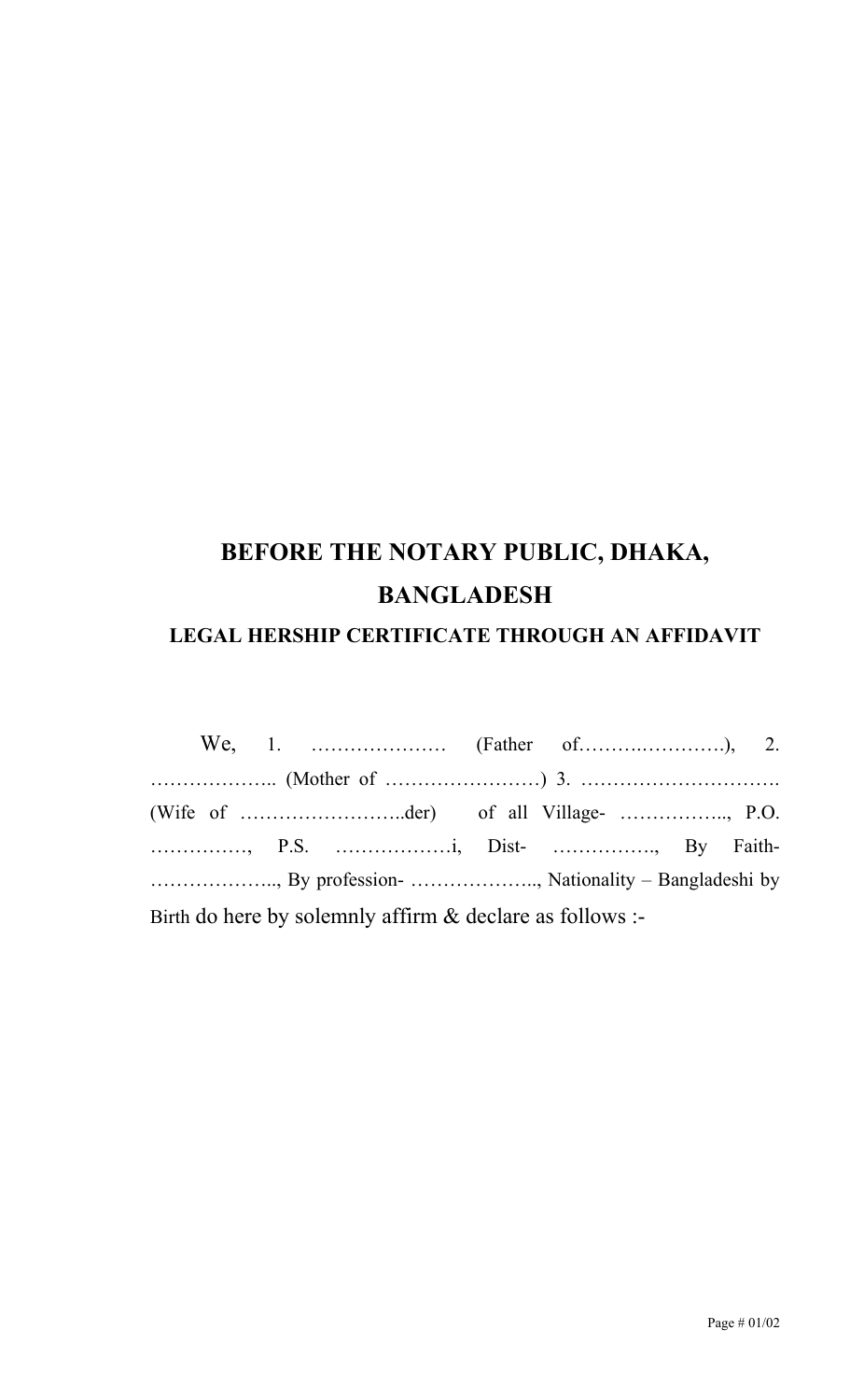That the deceased : …………………., Bangladeshi National bearing Passport No-……………….., who was working …………….. And died there on …………….. Due to …………….. in ……………. leaving behind the following heirs :

| SI. No. | Name of heirs | Relation decease | With Age |
|---------|---------------|------------------|----------|
|         |               |                  |          |
| າາ      |               |                  |          |
|         |               |                  |          |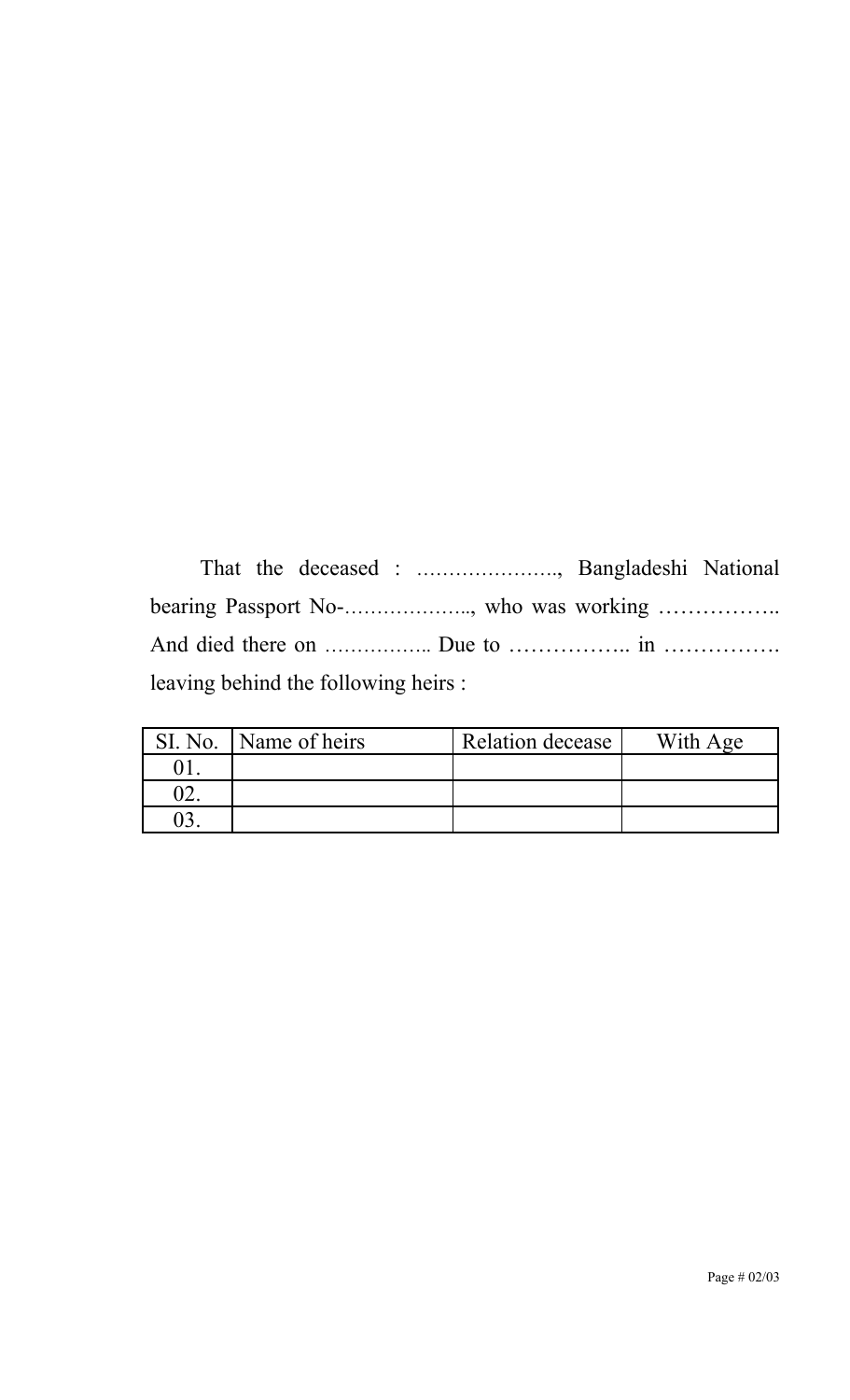The our above deceased left no other heirs/successors except the above mentioned legal heirs to inherit assets and liabilities left by the above late Md. Rafiqul Islam Sikder.

That the statements made above are true to the best of out knowledge and belief and made this affidavit.

- 1.
- 2.
- 3.

Signature of the Executing persons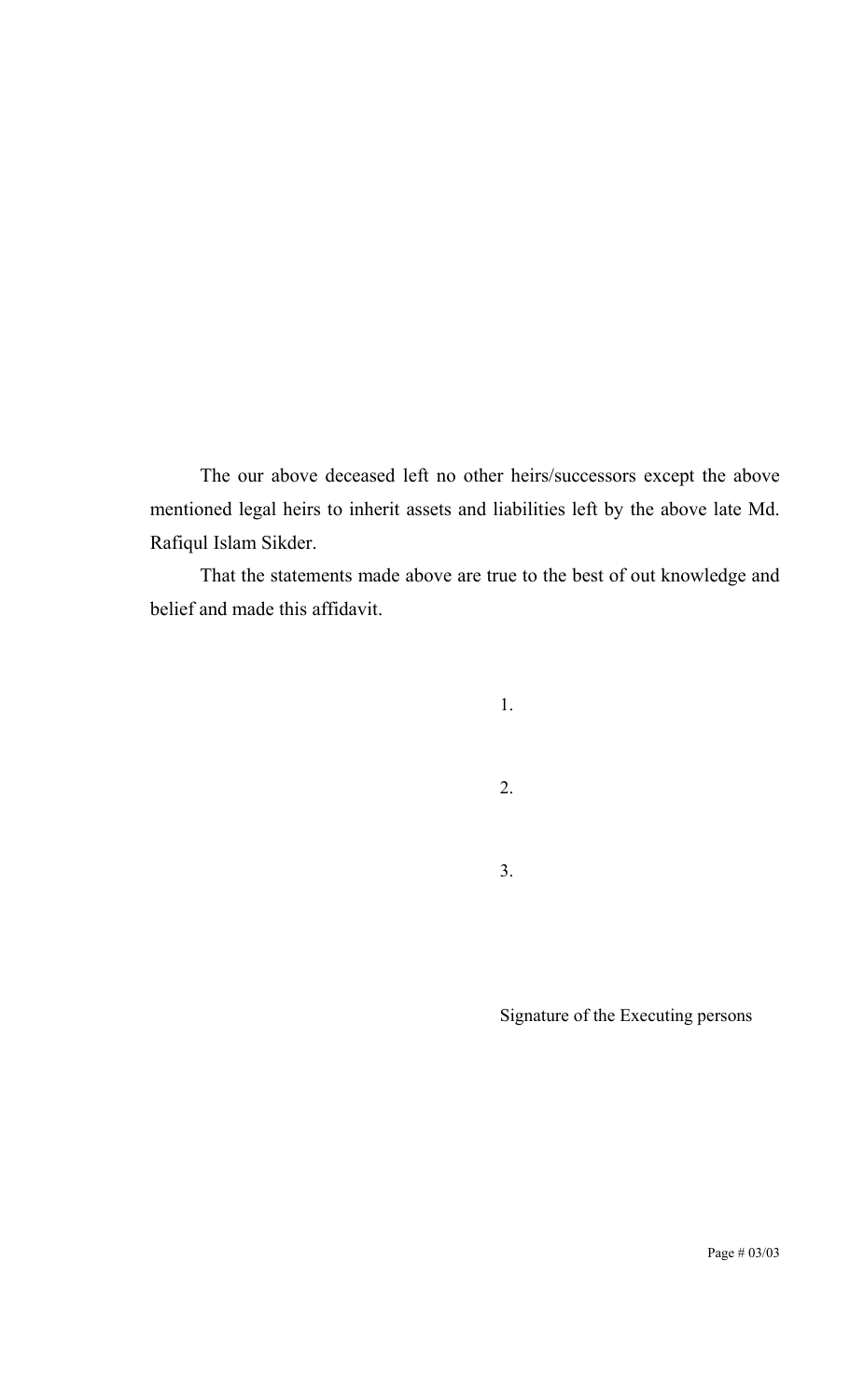### **BEFORE THE NOTARY PUBLIC, DHAKA, BANGLADESH LEGAL HERSHIP CERTIFICATE THROUGH AN AFFIDAVIT**

# We, (1)……………….., (2). ………………………, (3) ………………, (4) ……………….., (5) ………………, (6) …………………, (7) …………….. of all Village & P.O. ……………….., P.S.- ………….., District- ……………….., Bangladesh, by faith- …………….., by Profession- ………………… by nationality- Bangladeshi by birth, do here by solemnly affirm & declare as follows :-

That the deceased : …………………….., Bangladeshi National bearing Passport No-……………….., who was working ……………. and died there on …………….. Due to ……………… in ……………. leaving behind the following heirs:

|     | SI. No.   Name of heirs | Relation decease | With Age |
|-----|-------------------------|------------------|----------|
| 01. |                         |                  |          |
| 02. |                         |                  |          |
| 03. |                         |                  |          |
| 04. |                         |                  |          |
| 05. |                         |                  |          |
| 06. |                         |                  |          |
| 07  |                         |                  |          |